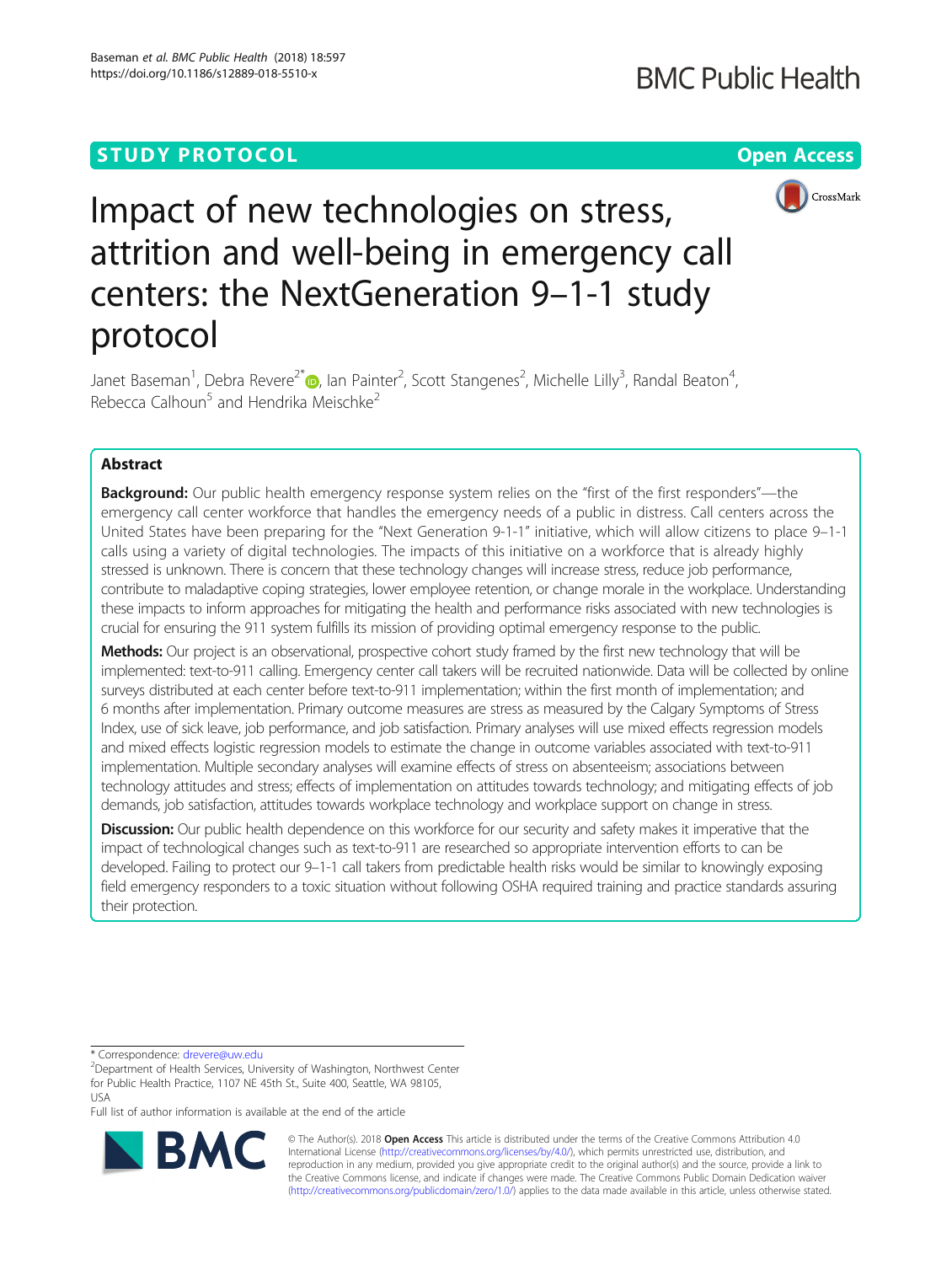# Background

Next Generation 9–1-1 (NG911) is a national initiative that requires all wireless carriers and providers of "interconnected" text messaging applications to support bidirectional transmissions between the public and emergency call centers, including short message service (SMS, also known as text messaging) from a cellular phone, email, Skype or instant messaging [\[1\]](#page-7-0). In addition, NG911 will expand emergency information sources to include receipt of, interaction with and transmission of streaming video, photo uploads, and automatic crash notifications by emergency call centers [\[2](#page-7-0)]. This change is congruent with changes in the landscape of information and communication technologies and the public's expectations for sending a 9–1-1 text call or Twitter message during an emergency event [\[3](#page-7-0)]. NG911 capability will also improve access for deaf/hard of hearing populations and callers in a situation in which texting may be safer than calling, for example, during an active robbery.

The effectiveness of the police, fire fighters and EMS paramedics depends on the emergency call takers and dispatchers (telecommunicators or TCs) who are the "first of the first responders"  $[4]$  $[4]$ . TCs prioritize and triage incoming calls, collect information for first responders and issue medical instructions to callers while help is on the way. Each TC fields thousands of calls that are unpredictable in volume, length and content every year while handling five to six computer screens during a single 9–1-1 call. Shifts are lengthy, 10- to 24-h, nonstandard (outside of 9:00 AM to 5:00 PM, Monday through Friday) and often coupled with mandatory overtime [\[5\]](#page-7-0). Our public safety relies on the TCs who must maintain the cognitive and emotional resources to perform complex, multiple tasks and make precise decisions with fateful consequences under life/death time pressures while staying calm [\[6](#page-7-0)].

#### Stress and psychological and physical health

Like the first responders they support, TC work is characterized by high demand and routine exposure to workplace stressors that are associated with a range of psychological and physical health consequences [\[7](#page-7-0)]. TCs are primarily involved in the initial response involved in an emergency and rarely play a part in final resolution or outcome of the call which may be a source of stress itself. TCs not only feel responsible for the safety of the public but also perceive themselves as responsible for the safety of the dispatched personnel [[8](#page-7-0)]. And despite lack of a direct physical exposure to trauma, TCs also experience duty-related distress that enhances risk for adverse psychological outcomes. Peritraumatic stress defined as the responses during or immediately after trauma exposure—have been shown to predict depression and post-traumatic stress disorder (PTSD) among firefighters, police officers, emergency service personnel [[9,](#page-7-0) [10\]](#page-7-0). Only recently has this same peritraumatic association with depression and PTSD been identified in the TC workforce [[11,](#page-7-0) [12\]](#page-7-0). In a study of secondary trauma exposure, Troxell (2008) reported high levels of peritraumatic distress and a positive relationship between peritraumatic distress and secondary traumatic stress in 9–1-1 TCs [[5\]](#page-7-0). Similarly, high levels of peritraumatic distress and a moderate, positive relationship between peritraumatic distress and PTSD symptom severity have been reported in TCs, suggesting that direct, physical exposure to trauma may not be necessary to increase risk for PTSD in this group of workers [\[12,](#page-7-0) [13\]](#page-7-0). However, few studies have focused specifically on the association between TC workplace stress and psychological health.

#### Other stress outcomes and associations

Research on workplace stress in call centers has reported associations with attrition, burnout, absenteeism and early retirement. While limited to call centers in WA State, a recent survey found that 42% of TCs assess their job as "stressful to very stressful" and 60% reported their job as demanding (47%) or extremely demanding (14%), with no differences by gender or years of service, suggesting that stress levels do not abate over time [[14](#page-7-0)].

The cost of this demanding workplace cannot be ignored. A 2012 survey found that 63% of emergency center managers associated job stress with TC turnover [[15\]](#page-7-0). Although there is great variety in size, location and type, 83% of centers in a call center retention study reported an increase in the number of dispatched calls as compared to the previous three years while struggling with a national average annual turnover rate of 19%  $[16]$  $[16]$ . "Burnout" (a combination of exhaustion, cynicism, job detachment, a sense of ineffectiveness and lack of accomplishment or perceived lack of recognition/appreciation [\[17](#page-7-0)]) was identified as a primary cause of these lowered retention rates [\[16](#page-7-0)]. Research has also positively associated TC burnout with both sickness- and workrelated absenteeism [\[18](#page-7-0)], an increased likelihood of lower job performance [[19\]](#page-7-0), depressive symptoms and lower job/life satisfaction [[20](#page-7-0)].

Workplace factors, such as perceived manager support, sense of control over one's schedule and social relationships with co-workers, including workplace climate characteristics such as bullying/harassment, can all influence stress levels and outcomes [\[18](#page-7-0), [21](#page-7-0), [22](#page-7-0)]. Individual characteristics, such as overcommitment (an exhaustive pattern of coping associated with the inability to withdraw from work demands) has been positively associated with high stress scores in TCs [\[14\]](#page-7-0). However, a variety of factors, both environmental and individual, may buffer the impact of negative outcomes associated with stress. Lifestyle factors, such as physical activity, and emotion-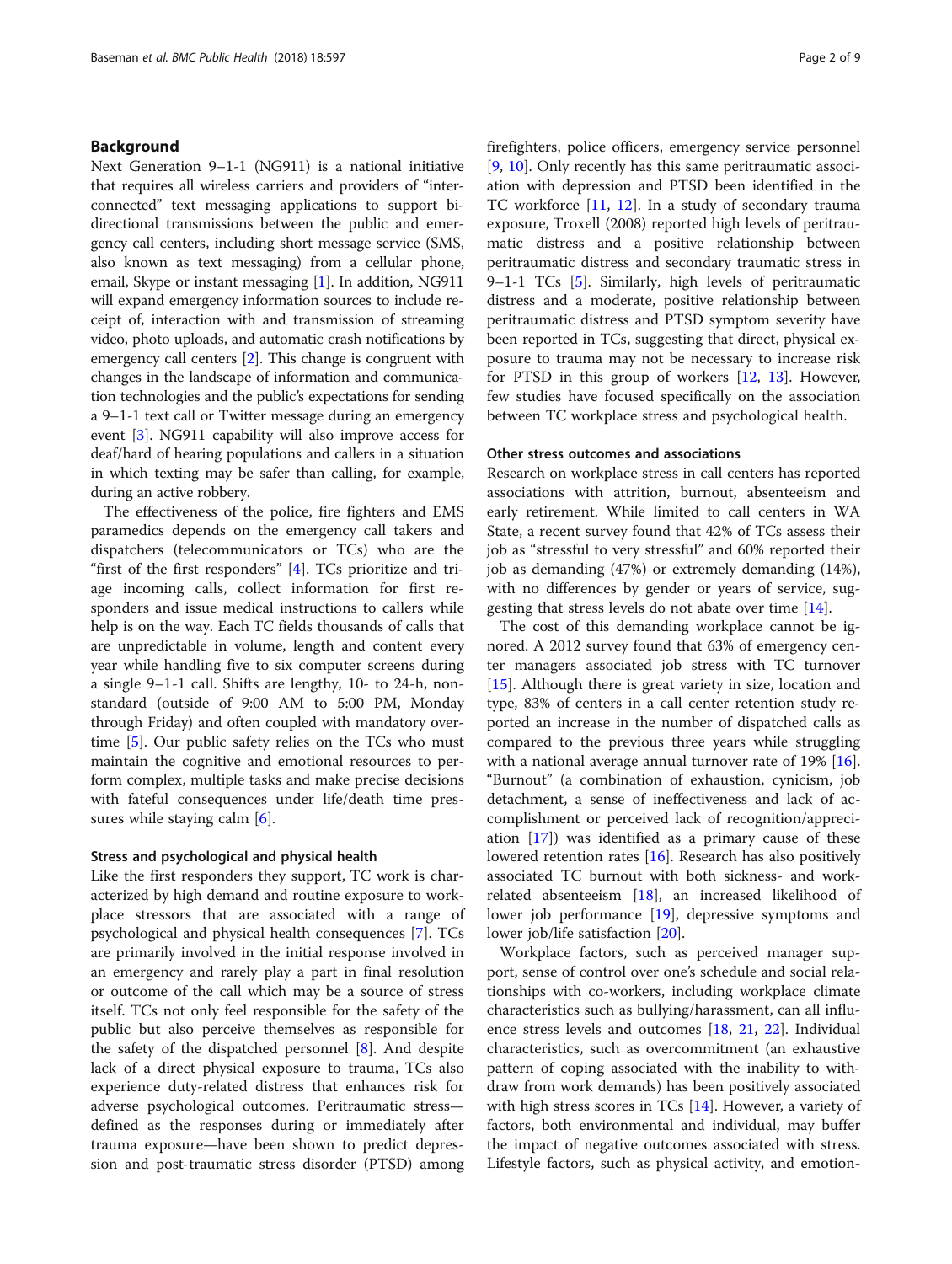regulating skills can reduce the impact of environmental stressors as can work-life balance [[21,](#page-7-0) [23](#page-7-0)]. In addition, individual characteristics and differences, such as coping strategies, self-efficacy, resiliency and compassion satisfaction can play a part in reducing or ameliorating high levels of work-related stress [\[24](#page-7-0)–[29\]](#page-7-0).

#### Concerns about impact of NG911 technologies

To date, studies of technology adoption by emergency call centers have focused on the ability of new technologies to improve the speed of emergency response, patient health outcomes and mortality, and hospital costs [[30\]](#page-7-0). "Technostress" is defined as stress created by adoption of information and communication technologies which can impact worker productivity, job satisfaction, commitment to the organization, and retention [[31,](#page-7-0) [32](#page-7-0)]. Another issue specific to text-to-911 calls is TCs reliance on verbal communication to obtain and convey critical, clear, time-sensitive information, as well as take the caller's language, voice, tone and auditory background and surroundings into account in order to successfully delivering lifesaving information [\[33](#page-7-0)]. Research has found that when communication challenges affect efficient information gathering, TC stress can be exacerbated [\[34](#page-7-0), [35\]](#page-7-0). Other NG911 implementation impacts of concern are possible health impacts [[33\]](#page-7-0). While 9–1-1 TCs will receive training to adapt to the new technologies deployed through the NG911 initiative, the focus is solely on technical skills, not human resource skills such as how to handle psychological stress due to hyper-tasking, exposure to multimedia images (to which TCs have not historically been exposed and which may enhance peritraumatic distress and thus, heighten risk for PTSD), or cumulative stress effects that could increase risk for stress and mood-related disorders. Exposure to photo uploads of graphic physical injuries or streaming videos of fatalities on the Interstate may increase occupational stress and distress. In addition, it is unknown how performance might be impacted, for example, when a TC needs to issue character-limited text message instructions for clearing a blocked airway or administering CPR.

# Project aim

The "NextGeneration 911: From Multi-tasking to Hyper-tasking" Project is designed to systematically describe the impact of the NG911 technologies implementation on TC stress and job performance, focusing on the first NG911 technology to be implemented: text-to-911 calling. The project's Specific Aim is to:

Measure levels of stress, job satisfaction and job performance among 9–1-1 TCs before and after the NG911 technologies implementation.

Study objectives include:

- Investigate the impact of new technologies and information sources on 9–1-1 TC work
- Understand moderators, mediators and buffers to stress in the emergency call center workplace
- Investigate the influence of stress on outcomes such as attrition, work-related absenteeism, and turnover intention
- Describe the roles of job demands, job controls, and job resources on stress

We plan to measure levels of stress among 9–1-1 TCs before and after implementation of text-to-911; explore variables of potential influence on stress, such as social support; and evaluate the relationship between those variables on stress-related outcomes such as sick days and intent to leave employment. We hypothesize that implementation of text-to-911, one of the NG911 technologies, will have a significant effect on TC stress levels across multiple indicators.

# Theoretical framework

Two conceptual frameworks inform the project approach: the Demands-Control model (DCM), currently considered one of the most influential models linking job characteristics (e.g., low levels of control and work overload) to job stress and stress-mediated health outcomes [[36](#page-7-0), [37](#page-7-0)] and the Job-Demands-Resources (JDR) Model which stipulates that both demands and resources (such as supervisor support) can have multiplicative or cumulative effects on job stress and stressrelated outcomes such as attrition and turnover intention, burnout/exhaustion and absenteeism (illness and work-related) [[38,](#page-7-0) [39](#page-7-0)].

The DCM focuses on the psychosocial job characteristics of job demands and job control (sometimes referred to as decision latitude) within the context of the interactions between a worker and the environment, and the importance of identifying extent of worker decision authority (control over work situation) and skill discretion (possibility of using skills and competencies). High demands and low control predict "high-strain" which leads to increased levels of depression, fatigue and cardiovascular disease and mortality. Workers with high control are buffered from the negative effect of demands on outcomes which leads to lower levels of illness [[36](#page-7-0)]. Social support also can act as a buffer in high demand situations  $[40-42]$  $[40-42]$  $[40-42]$ . In the context of NG911 technologies implementation, the DCM suggests that a technology change such as text-to-911 will create a "High Strain" work environment with TCs at higher risk for elevated stress and related health problems which would influence the likelihood of higher turnover intention and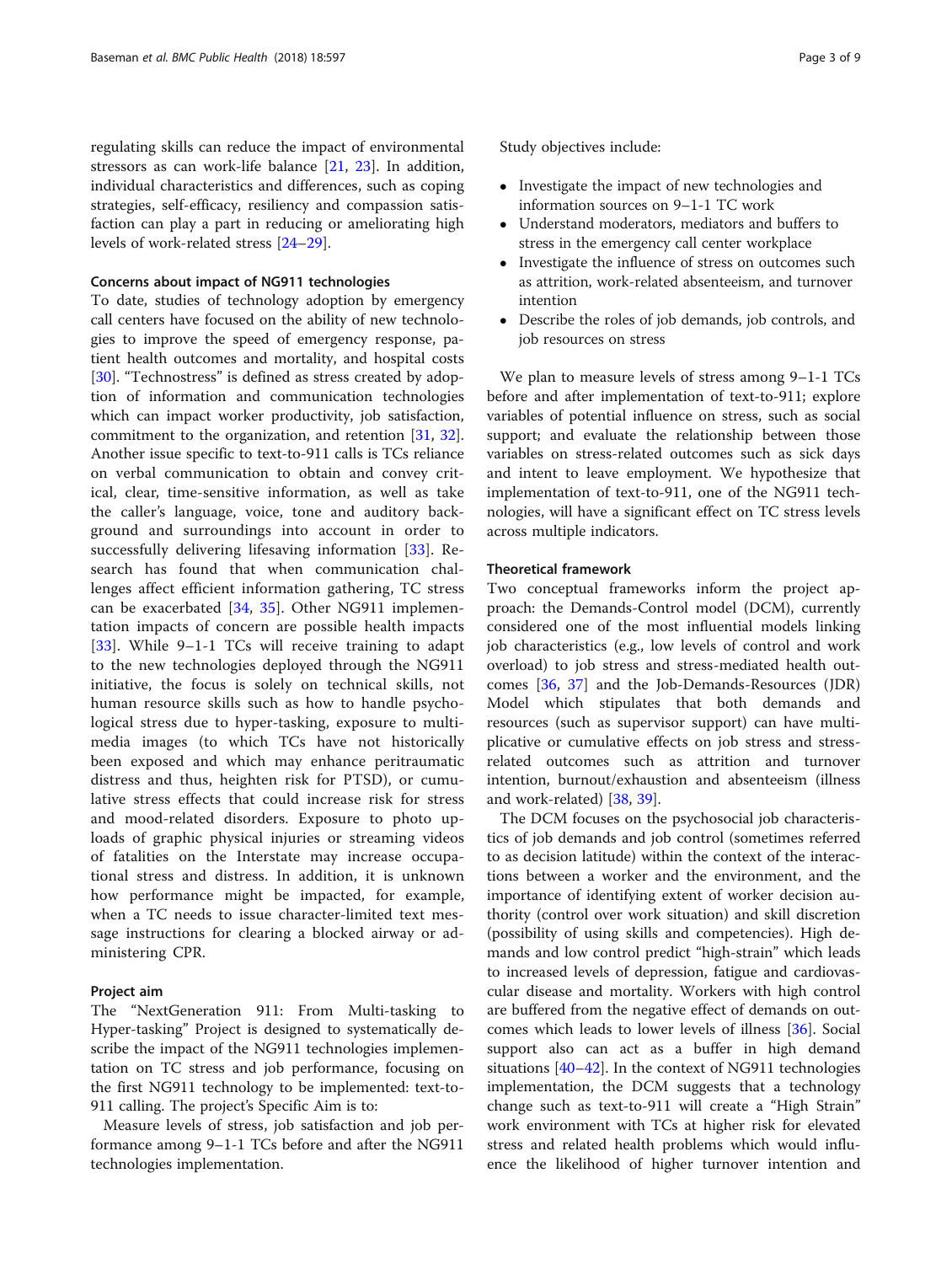absenteeism and reduce job satisfaction and job performance. However, TCs already work in a high strain work setting and adding more stressors could exacerbate an already taxed and burnt out workforce.

In addition, the DCM cannot explain why the same levels of demand and control in two workers of similar background can lead to differential behavioral or health outcomes [\[43\]](#page-8-0) or that there are different types of demand, some of which may be positive, such as the challenge of learning a new skill [[44](#page-8-0), [45\]](#page-8-0). The JDR Model expands on the DCM by including resources: aspects of the workplace that help with achievement of work goals, reduce demands or stimulate growth and development. In this model resources of all types can buffer the impact of demands on stress outcomes [[38](#page-7-0)] and also incorporates personal characteristics that contribute to resiliency to stress, such as self-efficacy, organizational-based self-esteem, and optimism, among others [\[39](#page-7-0)].

#### Methods/design

# Study design

The NG911 Project is an observational, prospective cohort study. Between January 2015–June 2017 we will recruit TCs employed at emergency call centers nationwide to participate in a study to measure the impact of NG911 technologies implementation on worker stress, job satisfaction and job performance. Recruitment will continue until sample size requirements are met (see "Sample Size and Power Calculations" below). To address project aims, we include three data collection time points: baseline (before text-to-911 implementation); early implementation (within the first month of implementation); and 6 months after implementation. The first NG911 technology being widely implemented is text-to-911 and will be the focus of our study. Given text-to-911 will be deployed at different times at different call centers, data collection will be staggered and tailored to the implementation timeline at each participating center. The study has received Institutional Review Board approval (#49412, University of Washington [UW] Human Subjects Division, Seattle, WA) for all research activities.

#### Study setting

As stated, NG911 technologies implementation is a phased process in emergency call centers across the country. Most call centers are beginning this process by enabling the text-to-911 functionality. Emergency call centers that anticipate deploying any NG911 technology during the study timeframe will be eligible to participate. Call centers already using any NG911 technology will not be eligible. All call center types will be eligible: primary public safety access points (PSAPs) which focus on police calls; secondary PSAPs (medical and fire); and

centers that function as both primary and secondary PSAPs. Some emergency call centers employ uniformed staff (i.e., EMTs), however the majority of centers employ civilian TCs. We aim to include representation of TCs across small and large emergency call centers. Recruitment will begin in WA State and will expand as needed throughout the region and nationwide to ensure representation and diversity in the sample.

# Population

9–1-1 TCs working at any emergency call center will be eligible to participate. Given hiring requirements, no individuals under age 18 will be included. We will limit study participation to TCs which have completed training and are operating as fully functioning, independent TCs. TCs still in training will not be eligible.

Recruitment will be conducted in coordination with managers at the participating call centers. TCs will be recruited by memos, flyers and other outreach methods at call centers. Information about the study and invitations to participate will also be posted through national emergency call center forums. All recruitment materials will include information about the study, its purpose and methods, and study investigator contact information so potential subjects can ask questions about the study prior to enrolling.

#### Sample size

Our primary outcome is symptoms of stress as measured by the Calgary Symptoms of Stress Index (cSOSI) [\[46\]](#page-8-0). Our aim is to measure changes in stress that occur with the introduction of NG911 technologies in call centers. Of primary interest are the comparisons between pre-implementation stress levels and post-implementation stress levels, and between the immediate post-implementation stress levels and long-term post-implementation stress levels.

Calculations of sample size were performed using standard sample size calculation software for a paired ttest [\[47](#page-8-0)]. Based on estimates of within-participant standard deviation from a longitudinal study using the cSOSI [[48\]](#page-8-0) sample size calculations assumed an effect size of 0. 25 and a type I error rate of 5%, which will require 160 participants with data. Assuming an 18% loss to followup will require a total of 200 participants. With this sample size we estimate that we will have 80% power to detect a change in cSOSI score of 11 points. Previous studies have used an effect size of 0.4 as clinically meaningful [\[49](#page-8-0)–[55\]](#page-8-0).

#### Study variables and measurement instruments

All instruments will be built using the University of Washington's Catalyst survey tool ([www.uw.edu/lst/](http://www.uw.edu/lst/web_tools/webq) [web\\_tools/webq\)](http://www.uw.edu/lst/web_tools/webq) which has been approved by the UW Human Subjects Division for creating anonymous or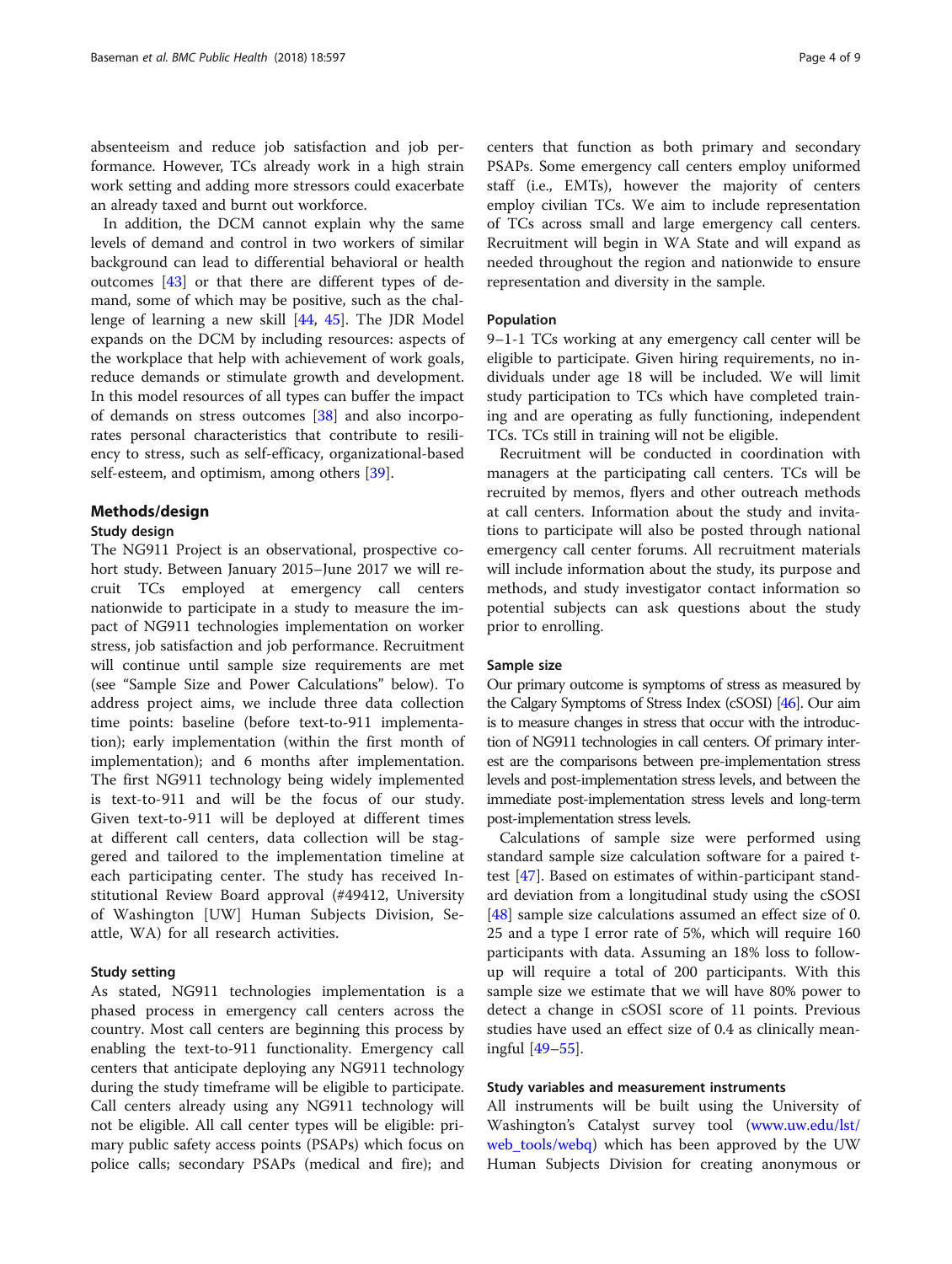confidential surveys. Participation in the study will be voluntary and confidential.

The following instruments will be used to collect data:

- Enrollment Demographic Information. Participants will enroll online using electronic consent as approved by Human Subjects Review. Call center characteristics such as call center staffing data, absenteeism, etc., will be provided by managers (see Table 1A). TC (see Table 1B) and manager (see Table 1C) demographic information will be requested at enrollment and updated at each data collection point.
- Online TC Survey. The survey will be administered through a secure web site and will include items regarding personal stress from the cSOSI [[46](#page-8-0)] which measures the type of and frequency with which respondents experience physical, psychological, and behavioral responses during a designated time frame selected by the investigator. The cSOSI is a selfreport survey consisting of 56 items with 8 subscales: cardiovascular, muscle tension, neurological/ GI, depression, anger, sympathetic arousal, upper respiratory and cognitive disorganization. The survey asks the frequency of occurrence of each item in the previous week using a 5 point scale  $(0 =$  never to  $4 =$ very frequently). Both predictive and concurrent validity of the tool have been established in studies that captured effects of stress management therapies and correlation with levels of exposure to sources of occupational and illness related stress [[48](#page-8-0)]. Participants will also be asked to complete survey items

regarding job performance self-assessments, job satisfaction, impact of technologies (anticipated and actual) on performance, workplace support, and workplace demands (such as mandatory overtime) as described in Table [2.](#page-5-0)

 Online Manager Survey. At each data collection point managers will be asked to update call center information regarding absenteeism, vacancies, etc. as well as indicate number of hours they have had to fill in for TCs due to absenteeism, training or low census, their current work-related stress level and their perception of overall stress level at the call center as listed in Table 1A and C.

#### Statistical analysis

All analyses will be conducted in  $R$  [\[56](#page-8-0)].

#### Primary analysis

The study design involves repeated measures on participants at three time points. We will use multilevel models to examine changes in outcome measures over time and associations with technology changes. Primary outcome measures of interest are stress (cSOSI score), use of sick leave in the previous month, job performance, and job satisfaction (measure). The primary analyses will use a mixed effects regression models (for continuous outcomes) and mixed effects logistic regression models (for binary outcomes) to estimate the change in outcome variables associated with technology implementation. The models will include fixed effects for time (three levels; baseline, post implementation and follow up) and site, with a random intercept for

Table 1 Demographics to be Collected by Online Surveys Administered at Pre-NG911 (Baseline), During-NG911(within 1 month after deployment) and Post-NG911 Technologies Implementation (6 months after deployment)

| 1A. Call Center Work Environment Demographics & Characteristics                                                                                                                                                                                      |                                                                                                                                                                                                                         |                                                                                                                                                                                                        |
|------------------------------------------------------------------------------------------------------------------------------------------------------------------------------------------------------------------------------------------------------|-------------------------------------------------------------------------------------------------------------------------------------------------------------------------------------------------------------------------|--------------------------------------------------------------------------------------------------------------------------------------------------------------------------------------------------------|
| Type of Center (urban/rural)<br>#TCs<br>Basic Shift Structure <sup>b</sup><br>Shift Assignment Process <sup>b</sup><br>Overtime Structure (voluntary/mandatory,<br># hours between shifts) <sup>b</sup><br>Break Structure <sup>b</sup><br>Benefitsb | Training Protocolsb<br>Absenteeism Level <sup>a</sup><br>Attrition (Voluntary, Terminated, Laid Off, Retired) <sup>a</sup><br>Current Vacancies/Vacancy Level <sup>a</sup><br>Citizen Complaints/Inquiries <sup>a</sup> | Mandatory Overtime Required <sup>a</sup><br>General Call Center Stress Level <sup>a</sup><br>Call Center Technology-Related Stress Level <sup>a</sup><br>Ongoing Training (topic, length) <sup>d</sup> |
| 1B. TC Demographics & Characteristics                                                                                                                                                                                                                |                                                                                                                                                                                                                         |                                                                                                                                                                                                        |
| Gender<br>Age Range<br>Age (years) $c$<br>Educational Level<br>Race<br>Ethnicity                                                                                                                                                                     | Position/Role<br>Years Worked as TC<br>Current Shift/Work Schedule<br>Partner Status<br>Children under 18 Years<br>Sick Days Taken (last month)                                                                         | Vacation Taken (last month)<br>Overtime, Mandatory & Voluntary (last month)<br>Stressful Calls (last month)<br>Regular Exercise<br>Pet Ownership                                                       |
| 1C. Manager Demographics & Characteristics                                                                                                                                                                                                           |                                                                                                                                                                                                                         |                                                                                                                                                                                                        |
| Gender<br>Age Range<br>Age (years) $c$<br><b>Educational Level</b>                                                                                                                                                                                   | Race<br>Ethnicity<br>Years Worked in Center<br>Years as Manager in Center                                                                                                                                               | Fill-in for TCs, # Hours (last month)<br>Current Personal Work-Related Stress Level                                                                                                                    |

<sup>a</sup>as reported by manager for last month <sup>b</sup>captured by documentation review as needed <sup>c</sup>final survey only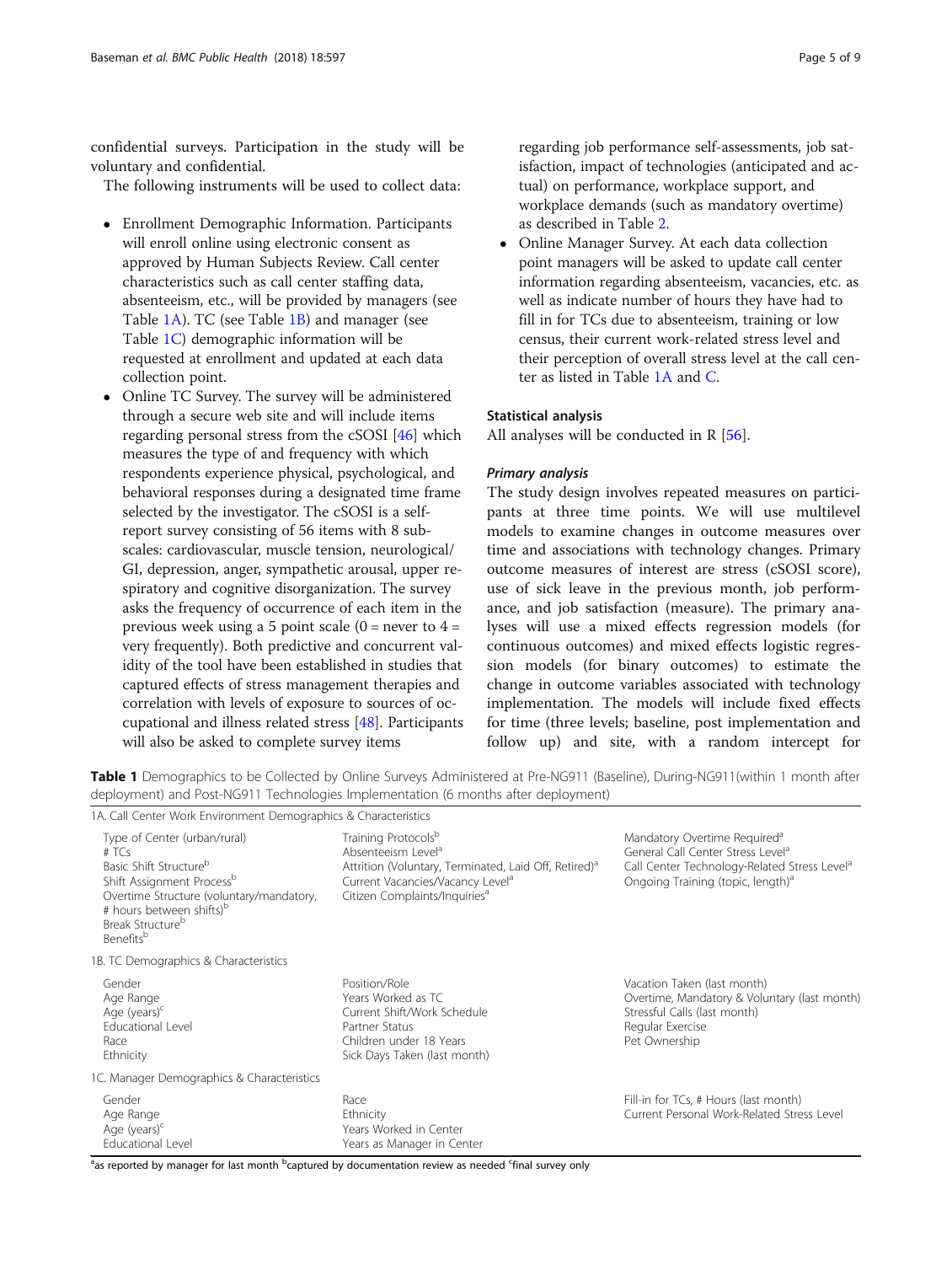| 2A. Primary Outcome Variables                      |                                                                                                                                                                                                                                                                                                                                                                                                                                                                                                                    |                                                                                                                                                                                                   |  |
|----------------------------------------------------|--------------------------------------------------------------------------------------------------------------------------------------------------------------------------------------------------------------------------------------------------------------------------------------------------------------------------------------------------------------------------------------------------------------------------------------------------------------------------------------------------------------------|---------------------------------------------------------------------------------------------------------------------------------------------------------------------------------------------------|--|
| Construct/Variable                                 | Definition                                                                                                                                                                                                                                                                                                                                                                                                                                                                                                         |                                                                                                                                                                                                   |  |
| <b>Stress</b>                                      | Symptoms of stress [46]                                                                                                                                                                                                                                                                                                                                                                                                                                                                                            | Overcommitment                                                                                                                                                                                    |  |
| Job Satisfaction                                   | Attitudes and feelings about work<br>which can range from positive and<br>favorable (indicating job satisfaction)<br>to negative and unfavorable attitudes<br>(indicating job dissatisfaction) [31, 58]                                                                                                                                                                                                                                                                                                            | Attitude toward Behav                                                                                                                                                                             |  |
| Job Performance: Perceived<br>Usefulness & Utility | Degree to which a person believes<br>that using a particular system would<br>enhance his/her job performance<br>(perceived usefulness) and would be<br>free of effort (perceived ease of use)<br>$[59 - 61]$                                                                                                                                                                                                                                                                                                       | Turnover Intention                                                                                                                                                                                |  |
| Job Performance: Job-Fit/Job<br>Complexity         | Utilization of a new tool or system as<br>strongly influenced by perception of<br>expected consequences (complexity<br>of use and fit between the job and<br>what the technology offers) [62]                                                                                                                                                                                                                                                                                                                      | Absenteeism                                                                                                                                                                                       |  |
| Job Performance: Professional<br>Efficacy          | The extent to which a person<br>believes s/he can meet workplace<br>demands can mitigate the effect of<br>high job demands on stress and<br>stress-related burnout [39]                                                                                                                                                                                                                                                                                                                                            | Specific Technologies<br>Work-Life Balance & Jo                                                                                                                                                   |  |
| 2B. Moderators                                     |                                                                                                                                                                                                                                                                                                                                                                                                                                                                                                                    | Satisfaction                                                                                                                                                                                      |  |
| Support Satisfaction                               | Perceptions of manager and co-<br>worker social support as direct<br>sources of stress as well as potential<br>job resources and which influence<br>appraisal of occupational stressors<br>$[38, 58, 63 - 65]$                                                                                                                                                                                                                                                                                                     | 2C. Individual Characte                                                                                                                                                                           |  |
| Network Conflict                                   | Perceptions of manager and co-<br>worker conflict as direct sources of<br>stress and which influence appraisal<br>of occupational stressors [65]                                                                                                                                                                                                                                                                                                                                                                   | Current Overall Work-R<br>Non-Work-Related Stre<br>Stress Coping Methods<br>Self-Care/Outside of W                                                                                                |  |
| Multi-tasking                                      | Having to handle several, multiple,<br>possibly overwhelming tasks in a<br>challenging environment with the<br>potential of engendering task<br>saturation. The technologies<br>involved can influence perception<br>of multi-tasking due to technology<br>overload, uncertainty, and/or<br>complexity [31, 32, 63, 66, 67]                                                                                                                                                                                        | Support<br>participant. Assoc<br>sures on survey no<br>survey will be exar<br>associated with the                                                                                                 |  |
| Technologies & Task Load                           | Stress experienced by end users in<br>organizations as a result of their use<br>of ICTs, constant ICT changes and the<br>physical, social and cognitive<br>responses demanded by their use.<br>Technostress is a combination of 5<br>different aspects or dimensions:<br>techno-overload (ICTs force users to<br>work faster and longer), techno-<br>invasion (invasive effect of constantly<br>being connected), techno-complexity<br>(complexity associated with ICTs<br>leads users to feel inadequate, forcing | a statistically signif<br>duct a sensitivity a<br>the observed asso<br>tween the outcom<br>nology by using<br>missing outcomes<br>tial drop-out. Hyp<br>level of significanc<br>sons between time |  |

them to spend time and effort learning new skills), techno-insecurity (users feel threatened about losing their job due to ICTs) and technouncertainty (continual ICT changes

# <span id="page-5-0"></span>Table 2 Summary of Data to be Collected by Online Surveys Administered to TCs

| <b>Table 2</b> Summary of Data to be Collected by Online Surveys |  |
|------------------------------------------------------------------|--|
| Administered to TCs (Continued)                                  |  |

|                                                                                                                               | and upgrades unsettle users and<br>creates uncertainty about skills)<br>[31, 32]                                                                                                                                                                                                                                                    |  |
|-------------------------------------------------------------------------------------------------------------------------------|-------------------------------------------------------------------------------------------------------------------------------------------------------------------------------------------------------------------------------------------------------------------------------------------------------------------------------------|--|
| Overcommitment                                                                                                                | An individual's exhaustive coping<br>style which can adversely impact<br>the individual's health [14, 66, 68]                                                                                                                                                                                                                       |  |
| Attitude toward Behavior                                                                                                      | Positive or negative feelings about<br>performing the target behavior [60, 69]                                                                                                                                                                                                                                                      |  |
| Turnover Intention                                                                                                            | An employee's intention to leave or<br>stay at their current place of<br>employment or current job role/title<br>which is important in relation to job<br>satisfaction, a salient antecedent of<br>turnover intent and a key mediating<br>variable between the work<br>environment and turnover intent [70].                        |  |
| Absenteeism                                                                                                                   | Absence, distinguished by absence<br>frequency, absence duration, and<br>different types (illness-related sick<br>leave vs work-related illness) [38, 64]                                                                                                                                                                           |  |
| Specific Technologies                                                                                                         | Perceptions of anticipated and actual<br>impact of specific NG911 information<br>sources on performance [71]                                                                                                                                                                                                                        |  |
| Work-Life Balance & Job<br>Satisfaction                                                                                       | The extent to which an individual is<br>engaged in and satisfied across<br>different life roles-work role and<br>family role-which is associated with<br>quality of life and well-being, with a<br>positive balance implying a high level<br>2of satisfaction and a negative balance<br>suggesting a low level of satisfaction [72] |  |
| 2C. Individual Characteristics & Open-Ended Items                                                                             |                                                                                                                                                                                                                                                                                                                                     |  |
| Current Overall Work-Related &<br>Non-Work-Related Stress Levels<br><b>Stress Coping Methods</b><br>Self-Care/Outside of Work | Attitude towards Overtime<br>Current & Preferred Position/Role<br>Current & Preferred Shift/Work<br>Schedule                                                                                                                                                                                                                        |  |

iation between baseline outcome meaon-response for the post-implementation mined to assess if survey non-response is e outcome measures. In the situation that ficant association is observed we will conanalysis to determine the extent to which ciation can account for association behe variables and implementation of techmultiple implementation to impute according to different levels of differenpotheses will be conducted at the 0.05 level with adjustment for multiple compariperiods.

# Secondary analyses

Multiple secondary analyses will utilize the same primary analysis protocol described above to address baseline effects of stress on absenteeism; baseline associations between technology attitudes and stress;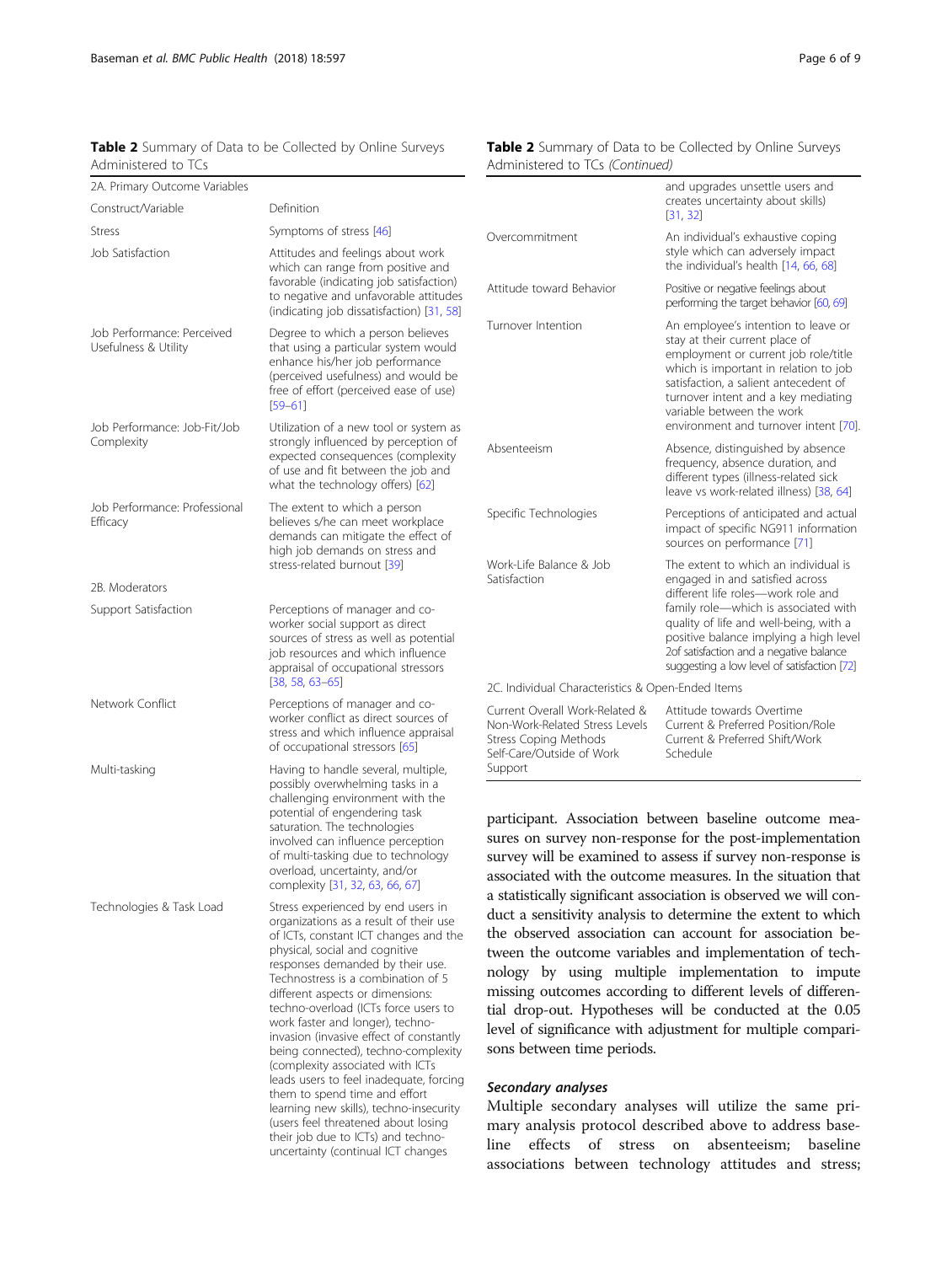effects of technology implementation on attitudes towards technology; mitigating effects of job demands, job satisfaction, attitudes towards workplace technology and workplace support on change in stress; and effects of survey time lag prior to and subsequent to implementation on stress and job satisfaction.

#### Project schedule

The timing of the data collection at baseline, during and post-intervention will be determined by the staggered implementation of text-to-911 at the emergency call centers participating in the study. At each data collection point, study participants will be asked to complete a 30-min online survey around worker stress and demographics as described in "Study Variables and Measurement Instruments" above.

#### Dissemination plan

The study's findings will be submitted for publication in peer-reviewed journals and disseminated at national conferences and through emergency call center quarterly journals and social media. We will share the actual data only on the basis of agreement that the data will be used solely for research, that no individuals will be identified in any manner, that data will be secured by electronic safeguards, and that once data analysis is complete, the data will be returned or destroyed. In short, we plan to share the data in accordance with NIH policy.

# **Discussion**

This study will investigate how stress due to implementation of text-to-911 impacts TCs' ability to cope with or accommodate to new technologies and the impact of new technologies on known stress outcomes, such as job dissatisfaction, fatigue, anxiety, overwork, overload and diminished work performance. In the 2002 NIOSH publication, "The changing organization of work and the safety and health of working people: Knowledge gaps and directions," stress at work was recognized as a leading safety and health problem that requires focused research efforts [[57\]](#page-8-0). Stressful and hazardous conditions such as exposure to psychological stress have implications for TCs' work life quality, safety and health. Our public health dependence on TCs for our security and safety makes it imperative that the impact of technological changes such as the NG911 initiative are researched so appropriate intervention efforts to protect TCs can be developed. Failing to protect our 9–1-1 TC workforce from predictable health risks would be similar to knowingly exposing field emergency responders to a toxic situation without following OSHA required training and practice standards assuring their protection.

#### Study limitations

A primary issue for this project is scheduling. Our recruitment schedule is predicated on timely deployment of NG911 technologies. Emergency call centers across the country have been anticipating this implementation for several years and budget and equipment selection decisions have routinely delayed the timeline. We believe we can overcome this limitation as all data collection instruments are available online so wide expansion of recruitment efforts is easily facilitated. In addition, deployment when it occurs has been initially limited to text-to-911 technologies so our study findings may be limited to stress impacts of this one technology rather than the entire suite of technologies included in the NG911 initiative.

It is possible that emergency call centers that elect to participate could introduce a selection bias in the subject sample. However, given the widely expressed concerns about overall NG911 technologies implementation, we believe any generalizability issues will be overcome by our recruitment strategy, which includes sampling from a variety of call centers that differ in organizational structure, size, service area and population coverage. An additional selection bias is that those who self-select into the study may represent levels of resilience or other personal psychological characteristics that differ from the general 9–1-1 TC workforce. However, we believe our recruitment strategy across different call centers will mitigate this generalizability issue. A final limitation is that newly hired TCs, as compared to seasoned workers, may be more comfortable with new technologies than the current workforce.

#### **Abbreviations**

cSOSI: Calgary Symptoms of Stress Index; DCM: Demands-Control Model; ICT: Information and communication technology; JDR Model: Job-Demands-Resources Model; NG911: Next Generation 9–1-1; PSAPs: Primary public safety access points; PTSD: Post-traumatic stress disorder; SMS: Short message service; TC: Telecommunicator; UW: University of Washington

#### Acknowledgements

We wish to thank our Advisory Board for their time and expertise in providing consultation on our project.

#### Funding

This work will be conducted as part of the "Multi-tasking to Hyper-tasking: Investigating the Impact of Next Generation 911" research project, supported by grant number R01OH010536 from the National Institute of Occupational Safety and Health (PIs: Meischke and Baseman). The content is solely the responsibility of the authors and does not necessarily represent the official views of NIOSH, the Centers for Disease Control and Prevention or the Department of Health and Human Services.

#### Availability of data and materials

The datasets used and/or analyzed during the current study will be available from the corresponding author on reasonable request.

#### Authors' contributions

JB, DR, IP, SS, ML, RB, RC, and HM contributed to the design of the study and development of study protocols. JB, DR, IP and HM designed the data collection measures. JB and DR will be responsible for directing day to day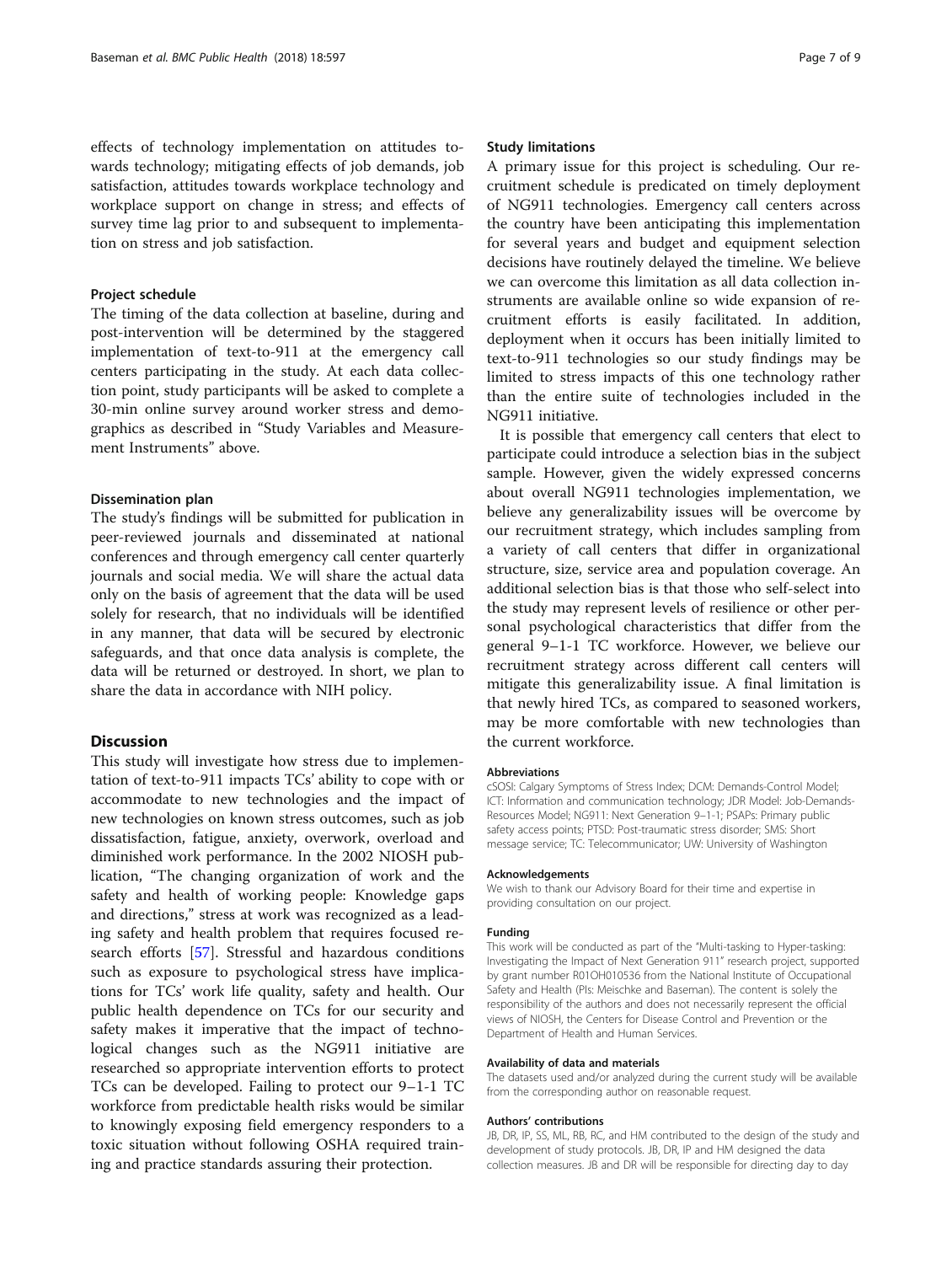<span id="page-7-0"></span>study activities and IP will be primarily responsible for data analysis. All authors have reviewed and approved the manuscript.

#### Ethics approval and consent to participate

This study has been approved (#49412) by the Human Subjects Division of the University of Washington (Seattle, WA). All study participants will be required to electronically consent to participate in the study. All data collected through surveys will be anonymous.

#### Competing interests

The authors declare that they have no competing interests.

# Publisher's Note

Springer Nature remains neutral with regard to jurisdictional claims in published maps and institutional affiliations.

#### Author details

<sup>1</sup>Department of Epidemiology, University of Washington, Northwest Center for Public Health Practice, 1107 NE 45th St., Suite 400, Seattle, WA 98105, USA. <sup>2</sup> Department of Health Services, University of Washington, Northwest Center for Public Health Practice, 1107 NE 45th St., Suite 400, Seattle, WA 98105, USA. <sup>3</sup>Department of Psychology, Northern Illinois University, Psychology-Computer Science Building, DeKalb, IL 60115, USA. <sup>4</sup>Department of Psychosocial and Community Health, University of Washington, Box 357263, Seattle, WA 98195-7263, USA. <sup>5</sup>Center for Child and Family Well-Being, University of Washington, Box 351525, Seattle, WA 98195-1525, USA.

# Received: 9 February 2018 Accepted: 25 April 2018 Published online: 04 May 2018

#### References

- 1. FCC. Next generation 911; text-to-911; next generation 911 applications. Proposed rule by the Federal Communications Commission on 01/09/2013. Federal Register CFR #47-CFR-20, document #78 FR 1799. Washington DC: FCC; 2013. <https://federalregister.gov/a/2013-00159>. Accessed 11 Oct 2017
- 2. NENA. NG911 transition plan considerations information document (report # INF-008.2.1–2013). Arlington: National Emergency Number Association; 2013. [https://www.nena.org/resource/resmgr/Standards/NENA-INF-008.2.1-](https://www.nena.org/resource/resmgr/Standards/NENA-INF-008.2.1-2013_NG9-1-.pdf) [2013\\_NG9-1-.pdf.](https://www.nena.org/resource/resmgr/Standards/NENA-INF-008.2.1-2013_NG9-1-.pdf) Accessed 11 Oct 2017
- 3. Bernier S. Social Media and Disasters: Best Practices and Lessons Learned. Disaster Preparedness Summit; 2011.
- 4. Felipe PM. A closer look: in honor and appreciation of emergency dispatchers. Oroville mercury register, 2008.
- 5. Troxell RM. Indirect exposure to the trauma of others: the experiences of 911 telecommunicators (doctoral dissertation). Retrieved from ProQuest dissertations and theses database; 2008. Pub no: 3335425.
- 6. Davis JB. Finding calm after the call: putting out fires all day? These 911 dispatchers know how to cope. ABA J. 2005;91:75.
- 7. Haugen PT, Evces M, Weiss DS. Treating posttraumatic stress disorder in first responders: s systematic review. Clin Psychol Rev. 2012;32:370–80.
- 8. Carroll L, Calhoun R, Meischke H, Painter I, Subido C. Serving limited English proficient callers: a survey of 9-1-1 police TCs. Prehosp Disaster Med. 2013; 28:286–91.
- 9. Marmar CR, McCaslin SE, Metzler TJ, et al. Predictors of posttraumatic stress in police and other first responders. Ann N Y Acad Sci. 2006;1071:1–18.
- 10. Weiss DS, Marmar CR, Metzler TJ, Ronfeldt HM. Predicting symptomatic distress in emergency services personnel. J Consult Clin Psychol. 1995;63(3): 361–8.
- 11. Lilly MM, Pierce H. PTSD and depressive symptoms in 911 telecommunicators: the role of peritraumatic distress and world assumptions in predicting risk. Psychol Trauma. 2013;5:135–41.
- 12. Lilly MM, Allen CE. Psychological inflexibility and psychopathology in 9-1-1 telecommunicators. J Trauma Stress. 2015;28:262–6.
- 13. Pierce H, Lilly MM. Duty-related trauma exposure in 911 telecommunicators: considering the risk for posttraumatic stress. J Trauma Stress. 2012;25:211–5.
- 14. Meischke H, Painter I, Lilly M, et al. An exploration of sources, symptoms and buffers of occupational stress in 9-1-1 emergency call centers. Ann Emerg Dispatch Response. 2015;3:28–35.
- 15. Flewelling K. Letter to WA State Select Committee on Pension Policy and Staff re: E9–1-1 and PTSD in TCs Survey. On behalf of WA Chapters of APCO and NENA. 06/15/2012.
- 16. Taylor MJ, Gardner V, McCombs B. Staffing and retention in public safety communication centers: a national study. Denver CO: Univ of Denver Research Institute on behalf of APCO Project RETAINS; 2009.
- 17. Maslach C, Schaufeli WB, Leiter MP. Job burnout. Annu Rev Psychol. 2001;52: 397–422.
- 18. Horsford SG. Coping Experiences of 911 Communication Workers. Retrieved from Electronic Thesis and Dissertation Repository; 2012. Paper 413.
- 19. Swider BW, Zimmerman RD. Born to burnout: a meta-analytic path model of personality, job burnout, and work outcomes. J Voc Beh. 2010;76:487– 506.
- 20. Hakanen JJ, Schaufeli WB. Do burnout and work engagement predict depressive symptoms and life satisfaction? A three-wave seven-year prospective study. J Affect Dis. 2012;141:415–24.
- 21. Jang SJ, Zippay A, Park R. Family roles as moderators of the relationship between schedule flexibility and stress. J Marriage Fam. 2012;74:897–912.
- 22. Liu Y. Investigating turnover intention among emergency communication specialists. (Doctoral dissertation). Retrieved from Electronic Thesis and Dissertation Repository; 2005. Paper 744.
- 23. Naz S, Gul S, Haq A. Relationship of work-family conflict with job satisfaction and life-satisfaction in high tech industrial employees. Int J Acad Research. 2011;3:476–80.34.
- 24. Prati G, Pietrantoni L, Cicognani E. Coping strategies and collective efficacy as mediators between stress appraisal and quiality of life among rescue workers. Int J Stress Manag. 2011;18:181–95.
- 25. Jex SM, Bliese PD, Buzzell S, Primeau J. The impact of self-efficacy on stressor–strain relations: coping style as an explanatory mechanism. J Appl Psych. 2001;86:401–9.
- 26. Prati G, Pietrantoni L. The relation of perceived and received social support to mental health among first responders: a meta-analytic review. J Comm Psychol. 2010;38:403–17.
- 27. Jackson D, Firtko A, Edenborough M. Personal resilience as a strategy for surviving and thriving in the face of workplace adversity: a literature review. J Adv Nurs. 2007;60:1–9.
- 28. Kulkarni S, Bell H, Hartman JL, Herman-Smith RL. Exploring individual and organizational factors contributing to compassion satisfaction, secondary traumatic stress, and burnout in domestic violence service providers. J Soc Social Work Res. 2013;4:114–30.
- 29. Sprang G, Clark J, Whitt-Woosley A. Compassion fatigue, compassion satisfaction, and burnout: factors impacting a professional's quality of life. J Loss Trauma. 2007;12:259–80.
- 30. Athey S, Stern S. The impact of information technology on emergency health care outcomes. RAND J Econ. 2002;33:399–432.
- 31. Ragu-Nathan TS, Tarafdar M, Ragu-Nathan BS, Tu Q. The consequences of technostress for end users in organizations: conceptual development and empirical validation. Inform Sys Research. 2008;19:417–33.
- 32. Tarafdar M, Tu Q, Ragu-Nathan BS, Ragu-Nathan TS. The impact of technostress on role stress and productivity. J MIS. 2007;24:301–28.
- 33. Marshall JW on behalf of 911 Wellness Foundation. Comment pertaining to 11–153: In the Matter of Facilitating the deployment of Text-to-911 and other NG911 applications: Framework for Next Generation 911 deployment. Comment to FCC, 12/14/2011. [http://apps.fcc.gov/ecfs/document/view?id=](http://apps.fcc.gov/ecfs/document/view?id=7021859535) [7021859535.](http://apps.fcc.gov/ecfs/document/view?id=7021859535) Accessed 11 October 2017.
- 34. Bradley SM, Fahrenbruch CE, Meischke H, Allen J, Bloomingdale M, Rea TD. Bystander CPR in out-of hospital cardiac arrest: the role of limited English proficiency. Resuscitation. 2011;82:680–4.
- 35. Meischke H, Chavez D, Bradley S, Rea T, Eisenberg M. Emergency communications with limited-English-proficiency populations. Prehosp Emerg Care. 2010;14:265–71.
- 36. Karasek R. Job demands, job decision latitude and mental strain: implications for job redesign. Admin Sci Q. 1979;24:285–306.
- 37. Kompier M. Job design and well-being. In M Schabracq, J Winnubst, CL Cooper, (Eds.). Handbook of work and Health Psychology, (pp. 429–54). UK: John Wiley; 2003.
- 38. Bakker AB, Demerouti E, Euwema MC. Job resources buffer the impact of job demands on burnout. J Occup Health Psychol. 2005;10:170–80.
- 39. Xanthopoulou D, Bakker AB, Demerouti E, Schaufeli WB. The role of personal resources in the job demands-resources model. Int J Stress Manag. 2007;14:121–41.